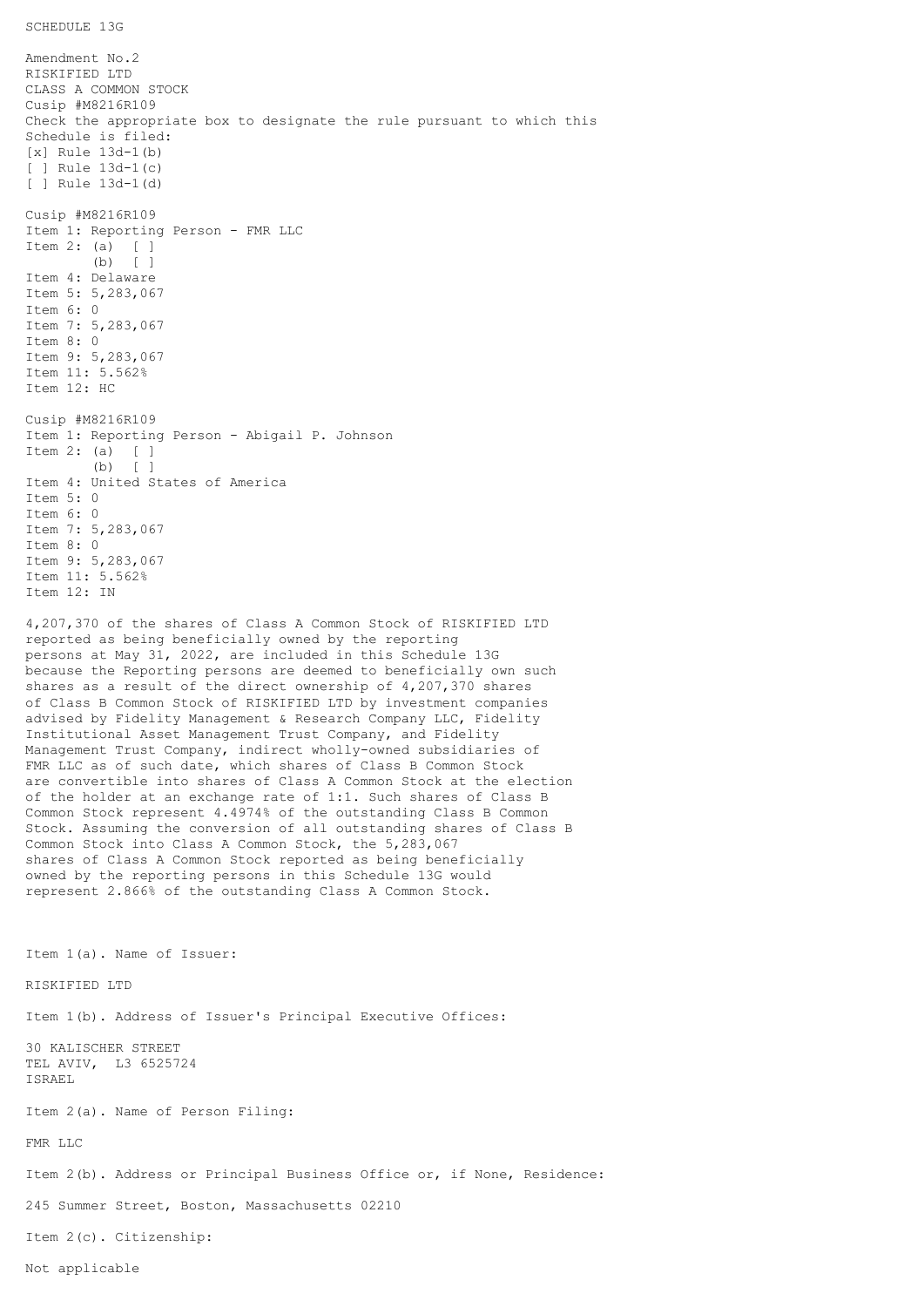Item 2(d). Title of Class of Securities:

CLASS A COMMON STOCK

Item 2(e). CUSIP Number:

M8216R109

Item 3. This statement is filed pursuant to Rule 13d-1(b) or 13d-2(b) or (c) and the person filing, FMR LLC, is a parent holding company in accordance with Section 240.13d-1(b)(1)(ii)(G). (Note: See Exhibit A). Item 4. Ownership

(a) Amount Beneficially Owned: 5,283,067

(b) Percent of Class: 5.562%

(c) Number of shares as to which such person has:

(i) sole power to vote or to direct the vote: Please see the responses to Items 5 and 6 on the cover page

(ii) shared power to vote or to direct the vote: 0

(iii) sole power to dispose or to direct the disposition of: 5,283,067

(iv) shared power to dispose or to direct the disposition of: 0

4,207,370 of the shares of Class A Common Stock of RISKIFIED LTD reported as being beneficially owned by the reporting persons at May 31, 2022, are included in this Schedule 13G because the Reporting persons are deemed to beneficially own such shares as a result of the direct ownership of 4,207,370 shares of Class B Common Stock of RISKIFIED LTD by investment companies advised by Fidelity Management & Research Company LLC, Fidelity Institutional Asset Management Trust Company, and Fidelity Management Trust Company, indirect wholly-owned subsidiaries of FMR LLC as of such date, which shares of Class B Common Stock are convertible into shares of Class A Common Stock at the election of the holder at an exchange rate of 1:1. Such shares of Class B Common Stock represent 4.4974% of the outstanding Class B Common Stock. Assuming the conversion of all outstanding shares of Class B Common Stock into Class A Common Stock, the 5,283,067 shares of Class A Common Stock reported as being beneficially owned by the reporting persons in this Schedule 13G would represent 2.866% of the outstanding Class A Common Stock.

Item 5. Ownership of Five Percent or Less of a Class.

Not applicable.

Item 6. Ownership of More than Five Percent on Behalf of Another Person.

One or more other persons are known to have the right to receive or the power to direct the receipt of dividends from, or the proceeds from the sale of, the CLASS A COMMON STOCK of RISKIFIED LTD. No one other person's interest in the CLASS A COMMON STOCK of RISKIFIED LTD is more than five percent of the total outstanding CLASS A COMMON STOCK.

Item 7. Identification and Classification of the Subsidiary Which Acquired the Security Being Reported on By the Parent Holding Company.

See attached Exhibit A.

Item 8. Identification and Classification of Members of the Group.

Not applicable.

Item 9. Notice of Dissolution of Group.

Not applicable.

Item 10. Certifications.

By signing below I certify that, to the best of my knowledge and belief, the securities referred to above were acquired and are held in the ordinary course of business and were not acquired and are not held for the purpose of or with the effect of changing orinfluencing the control of the issuer of the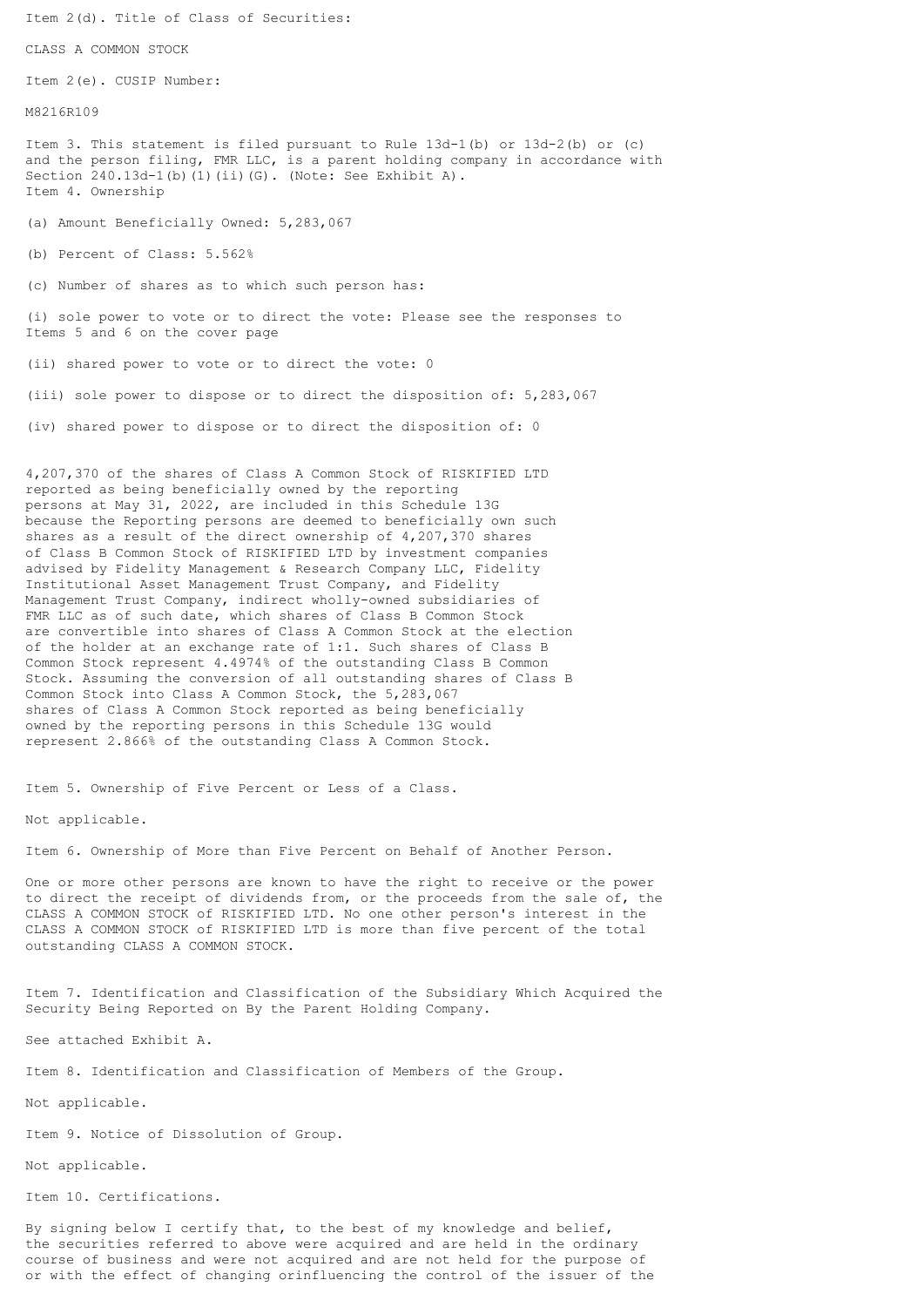securities and were not acquired and are not held in connection with or as a participant in any transaction having that purpose or effect.

Signature

After reasonable inquiry and to the best of my knowledge and belief, I certify that the information set forth in this statement is true, complete and correct.

June 9, 2022 Date

/s/ Kevin M. Meagher Signature

Kevin M. Meagher Duly authorized under Power of Attorney effective as of September 28, 2018, by and on behalf of FMR LLC and its direct and indirect subsidiaries\*

\* This power of attorney is incorporated herein by reference to Exhibit 24 to the Schedule 13G filed by FMR LLC on October 9, 2018, accession number: 0000315066-18-002414.

Exhibit A

Pursuant to the instructions in Item 7 of Schedule 13G, the following table lists the identity and Item 3 classification, if applicable, of each relevant entity that beneficially owns shares of the security class being reported on this Schedule 13G.

Entity ITEM 3 Classification

Fidelity Institutional Asset Management Trust Company BK Fidelity Management & Research Company LLC IA Fidelity Management Trust Company BK

Abigail P. Johnson is a Director, the Chairman and the Chief Executive Officer of FMR LLC.

Members of the Johnson family, including Abigail P. Johnson, are the predominant owners, directly or through trusts, of Series B voting common shares of FMR LLC, representing 49% of the voting power of FMR LLC. The Johnson family group and all other Series B shareholders have entered into a shareholders' voting agreement under which all Series B voting common shares will be voted in accordance with the majority vote of Series B voting common shares. Accordingly, through their ownership of voting common shares and the execution of the shareholders' voting agreement, members of the Johnson family may be deemed, under the Investment Company Act of 1940, to form a controlling group with respect to FMR LLC.

This filing reflects the securities beneficially owned, or that may be deemed to be beneficially owned, by FMR LLC, certain of its subsidiaries and affiliates, and other companies (collectively, the "FMR Reporters"). This filing does not reflect securities, if any, beneficially owned by certain other companies whose beneficial ownership of securities is disaggregated from that of the FMR Reporters in accordance with Securities and Exchange Commission Release No. 34-39538 (January 12, 1998).

RULE 13d-1(k)(1) AGREEMENT

The undersigned persons, on June 9, 2022, agree and consent to the joint filing on their behalf of this Schedule 13G in connection with their beneficial ownership of the CLASS A COMMON STOCK of RISKIFIED LTD at May 31, 2022.

FMR LLC

By /s/ Kevin M. Meagher Kevin M. Meagher Duly authorized under Power of Attorney effective as of September 28, 2018, by and on behalf of FMR LLC and its direct and indirect subsidiaries\*

Abigail P. Johnson

By /s/ Kevin M. Meagher Kevin M. Meagher